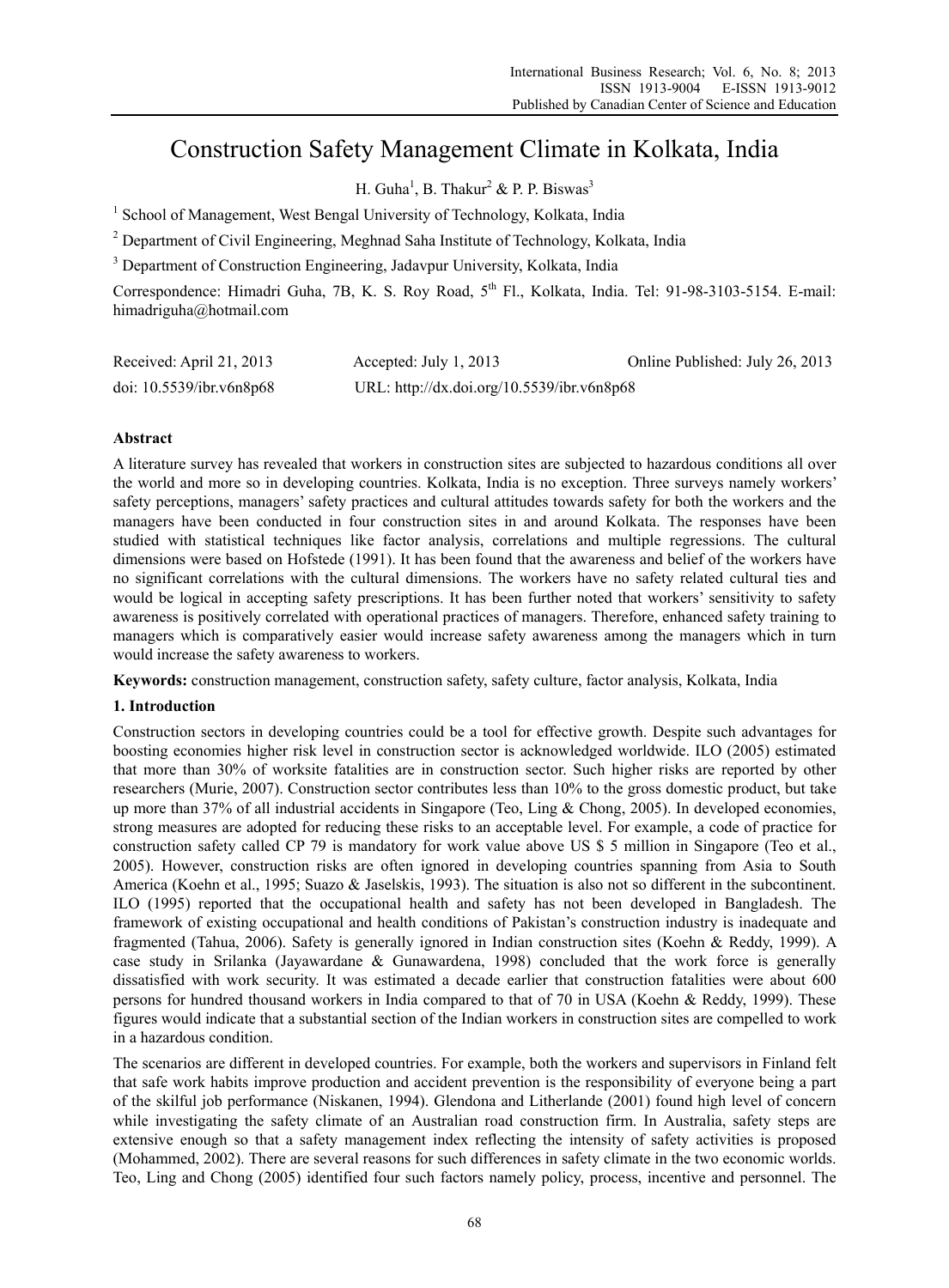legislation or government policy that makes it obligatory to follow safe practice is the most important step. The management is then under the threat of punishment for flouting safety rules. It is however related to the government and is extraneous to a site safety plan (Rowlinson, 1997). Process factors refer to the production process of delivery. Sometimes safety principles might be breached in the process itself. (Dedobbeler & Beland, 1991). One of the examples is employment of a chain of subcontractors common worldwide. The actual work is ultimately carried over by relatively tiny firms under influence of intense competition, poor middle management and effective communications leading to safety breach (Debrah & Ofori, 2001). The factor is related to macro economy of construction sector and is extraneous to a site safety plan. Incentive factor refers to the introduction of financial incentives for safety. Several researchers found it effective only in a limited scale (McAfee & Winn, 1989).

The last one is the personnel factor. It refers to the attitude and commitments of both the workers and the management about the safety behaviour. This factor can be partially modified within a site setting with appropriate facility and effective training. It is a part of organizational culture where beliefs and values refer specifically to safety (Clarke, 1999). One of the ways to investigate the safety culture is through conducting employee perception surveys as a tool for detecting their attitudes to safety (Toole, 2002). The culture of a group has its influences on beliefs, attitude and perceptions.

A few of the studies in developing countries similar to India where safety perceptions were investigated through field interviews are summarized. Ngowi (1997) noted culture induced differences in construction management approach in Botswana. Sadullah and Kanten (2009) investigated the relationship between the safety climate and behaviors of the employees in a shipyard in Turkey. A five point Likert scale questionnaire survey of 125 individuals was studied. Factor analysis was used with the variables related to safety climate and the structural validity of the safety climate dimensions was tested. Multiple regression analysis was used for explaining the relationship between the dimensions of the safety climate and the safety behaviors of the employees. The study found empirical evidence supporting their hypothesis. Priyadarshini, Karunasena and Jayasuriya (2013) developed a construction safety assessment framework suitable for developing countries like Srilanka. A questionnaire survey in a five point Likert scale was administered to forty project professionals. A benchmark based on mean score was developed against which individual projects might be compared. It is a simple and direct tool for safety assessment. Okolie and Okoye (2012) evaluated the influence of national culture as defined by Hofstede (1991) on construction safety employing a survey of 180 participants in south east Nigeria. The study revealed that large power distance, weak uncertainty avoidance and short term orientation culture promote unsafe behaviors. Belel and Mahmud (2012) tried to identify the accident causes from a questionnaire survey in a five point Likert scale from fifty respondents in Yola, Nigeria. The main cause of accident has been found to be the absence of safety training. Moheeb, Khalid and Adnan (2012) conducted a questionnaire survey in a five point Likert scale from 209 crews about safety climate of construction sites in Gaza strip. Factor analysis was conducted. Factors like work environment, awareness, safety belief and supportive environment have been found to be the most important. James (2011) conducted semi structured interviews of 34 participants in a South African construction firm for finding the employees' well being and found safety as an important concern to the workers. Yakubu and Bakr (2012) conducted a structured questionnaire survey in 5 different construction sites for investigating site safety status as recommended by construction industry development board in Malayasia. The study identified 22 basic components of workplace inspection. The results reveal that the compliance levels for safety at construction sites are only averagely implemented. A questionnaire survey comprising of 25 factors in a Likert 5 point scale was administered to twenty state owned companies in China (Zeng, Wang & Tam 2002) and the relative importance of each factor was estimated. Lack of attention, reckless actions and poor safety conscientiousness were found to be the top three reasons of accidents. The authors commented that China performs very badly in safety by international standards. Tahua (2006) found connections between culture and construction safety practices in Pakistan. Questionnaire surveys among stakeholders and thereafter factor analysis were conducted. The study demonstrated that workers have the relatively high degree of risk and safety awareness. The overall behavior seems to be best explained by workers' attitudes towards the managements' safety responsibilities. The study showed that workers are collective and opt for higher uncertainty avoidance in their attitudes.

### **2. Methods**

In the present research, the safety environment in the construction sector in Kolkata, India has been investigated through analysis of the responses of three different questionnaire surveys. The three surveys dealt with the safety perception of construction workers (worker's survey), the safety practices employed by the construction managers (manager's survey) and the prevailing safety culture (cultural survey) all in the context of the city of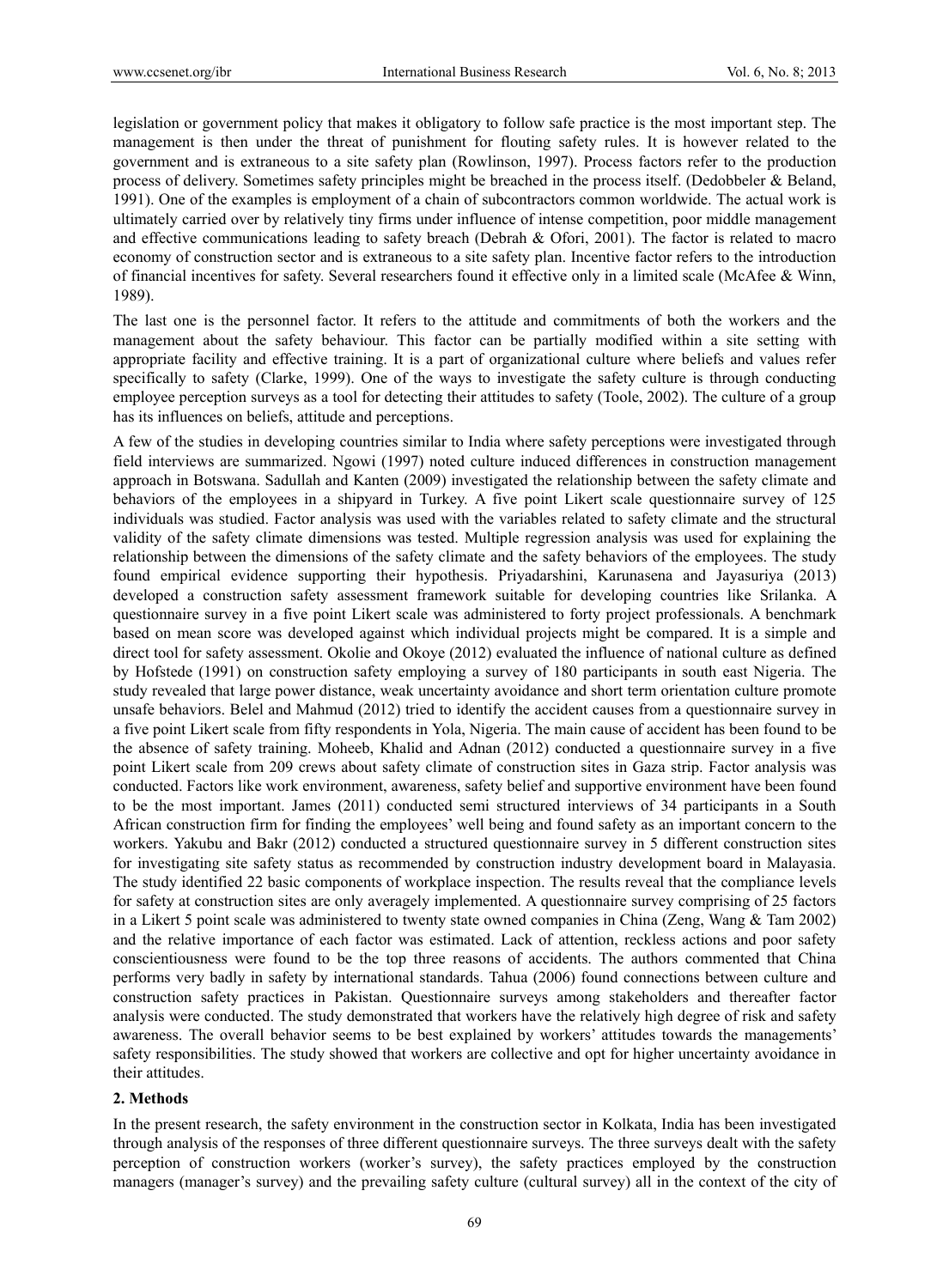Kolkata. The first two surveys reflects the attitude of two different groups, viz. construction workers and construction managers, which is a function of divergent factors like economic status, formal training and most importantly on its cultural backgrounds. Hofstede (1991) argues that culture of a society can be quantitatively distinguished by several dimensions. Therefore, the third survey has been conducted among the site personnel (both workers and managers) for estimating Hofstede's dimensions of culture for the safety climate in the construction sector of Kolkata. Similar studies have been executed in construction sites in other developing countries stated earlier. Numbers of similar studies like Sadullah and Kanten (2009), Tahua (2006) and Belel and Mahmud (2012) have been consulted while developing the questions set in the surveys. These studies mostly used a 5 point Likert scale in questionnaires comprising of a set of questions related to site safety. The questions in this study are similar to that of others in a 5 point Likert scale. The questions were placed before the respondents and the responses were assigned 1 to 5 points for "strongly disagree" to "strongly agree" type replies. Surveys have been conducted among one hundred workers and fifty site supervisors and managers in four numbers building construction sites in or around Kolkata.

The survey responses are statistically analyzed using SPSS 17.0 (Statistical Package for Social Sciences). Firstly, underlying dimensions of worker's safety perceptions, manager's safety practices and safety culture are extracted through factor analysis (principal component analysis with varimax rotation). The analysis arranges different variables (i.e., questions) in a particular survey under reduced number of groups or factors. These reduced numbers of factors are considered as the underlying dimensions for that survey. The average score for any extracted dimension was then calculated by averaging the mean scores for each variable grouped under that factor. Section-3.1 elaborates the analysis method adopted during factor analysis.

Secondly, a multiple correlation analysis is carried out to see the interrelationship among the extracted dimensions from all the three surveys. The survey responses for all three surveys were stratified into six experience groups depending on the age of the respondents for stratifying the three different surveys on a common criterion. Details of the analysis procedure are presented in Section-3.2.

Finally, the dimensions of worker's safety perceptions were regressed against the extracted dimensions of the remaining two surveys. Multiple regressions are performed to see the predictability of worker's safety perceptions through manager's safety practices and cultural dimensions of safety. The procedural details are provided in Section-3.3.

# **3. Results**

# *3.1 Factor Analysis*

The questionnaire surveys carried out for worker's safety perceptions, manager's safety practices and prevailing safety culture originally consisted of 24, 14 and 25 variables (questions) respectively. Factor analysis, a multivariate statistical technique has been used on the responses for identifying and extracting smaller number of underlying dimensions for all the three surveys. Prior to actual factor analysis a data screening was done for all of them to check the suitability for factor analysis.

A visual inspection of the correlation matrix for worker's survey reveals good correlation among most of the variables. The anti-image correlation matrix reveals that the MSA (Measure of Sampling Adequacy) values for all the variables are above 0.50 (ranged from 0.701 to 0.946) which is satisfactory for further analysis. The variables also qualified Kaiser-Meyer-Olkin measure of sampling adequacy and Bartlett's test of sphericity as shown in Table 1. Therefore, final factor analysis was run with the selected twenty-four variables.

The correlation matrix for manager's survey shows poor correlation  $(0.30)$  among most of the variables. Therefore, the factor analysis is likely to be inappropriate. The MSA values of QM4, QM7, QM11 and QM14 are below 0.50 (ranged from 0.344 to 0.494). Excluding these four variables another analysis was run and the MSA values of QM8 and QM10 were found to be 0.465 and 0.499 (i.e., < 0.50) and they were excluded from further analysis. In subsequent steps, QM13 and QM12 were also excluded based on the same criteria. The final analysis was run with the remaining six variables. The correlation matrix showed that more than 60% of correlations were more than 0.30 which was adequate for further analysis. The MSA values, ranged from 0.589 to 0.731, were also found to be satisfactory. The variables also qualified Kaiser-Meyer-Olkin measure of sampling adequacy and Bartlett's test of sphericity as shown in Table-1. These six variables were considered for final factor analysis.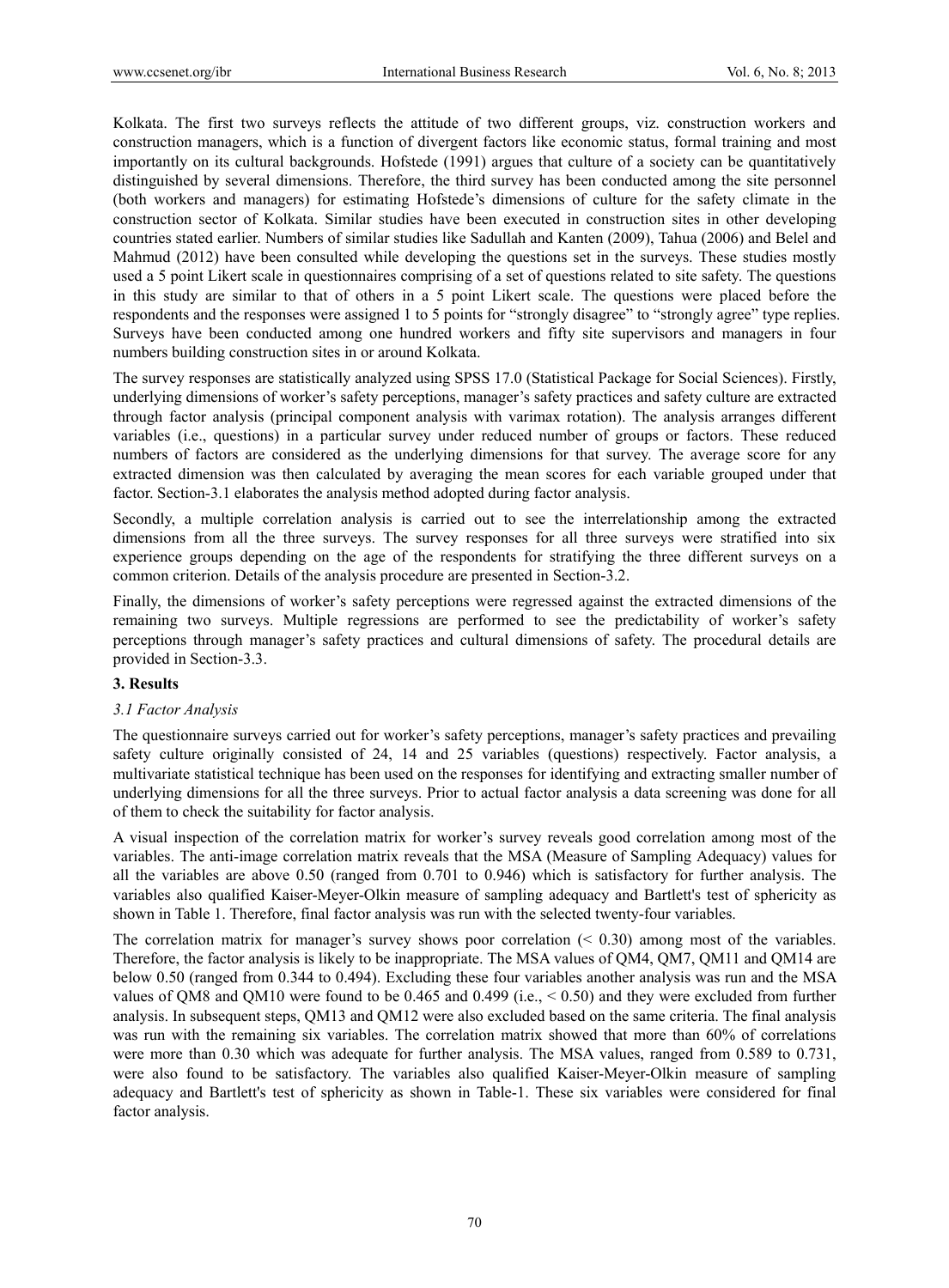| Parameters                                               |              |                |          | Remarks |        |
|----------------------------------------------------------|--------------|----------------|----------|---------|--------|
|                                                          | Worker's     | Manager's      | Cultural |         |        |
| Initial Number of Variables                              | 24           | 14             | 25       |         |        |
| Number of Samples Surveyed                               | 50           | 50             | 50       |         |        |
| KMO (Kaiser-Meyer-Olkin) Statistic                       | 0.860        | 0.665          | 0.853    | Note 1  |        |
| Bartlett's Test of Sphericity<br>Chi-square              |              | 1964.879       | 100.470  | 928.967 |        |
|                                                          | Df           | 276            | 15       | 190     |        |
|                                                          | $\mathbf{P}$ | < 0.001        | < 0.001  | < 0.001 | Note 2 |
| Number of Variables Qualifying for Final Factor Analysis |              | 24             | 6        | 20      |        |
| Number of Extracted Factors                              | 4            | $\overline{2}$ | 3        |         |        |
| Variables Retained in Extracted Factors                  | 24           | 6              | 17       | Note 3  |        |
| Percent of Explained Variance by the Extracted Factors   | 87.92%       | 67.546%        | 79.92%   |         |        |

#### Table 1. Summary of the factor analysis

Notes: 1. Sampling adequacy is mediocre for Manager's Survey and good for the remaining two. Factor analysis is appropriate in all the cases.

2. The test is highly significant for all three surveys. Factor analysis is appropriate.

3. Only those variables having factor loading > 0.50 are retained.

A good correlation among most of the variable was observed from the correlation matrix of the cultural survey. However, QC4, QC15, QC20, QC21 and QC24 were observed to be poorly correlated with the others. The MSA values of QC15, QC21 and QC24 were also found to be below 0.50 (ranged from 0.330 to 0.457). Another analysis was run excluding these five variables and the MSA values for the twenty variables were ranged from 0.718 to 0.942 which was considered satisfactory. The variables also qualified Kaiser-Meyer-Olkin measure of sampling adequacy and Bartlett's test of sphericity as shown in Table 1. For final factor analysis these twenty variables were considered.

A principal component analysis with varimax rotation was performed for all the three surveys. Kaiser's criterion of remaining components with eigen values greater than 1 was followed as the number of variables were less than 30. The Scree Plots are shown in Figure 1. Only those variables with factor loading greater than 0.5 after rotation were retained within the extracted components for result interpretation. Based on this criterion, QC5, QC23 and QC25 were eliminated for cultural survey as their factor loadings were below 0.50. For the other two surveys, all the variables qualifying for final factor analysis were retained after factor extraction. The results of factor analysis are presented in Table 2 through Table 4. The factor analysis differentiated the survey questions into four classifications. Each factor was subjectively labeled depending on the type of questions contained therein. Three classifications were found to be somewhat similar to that of Tahua (2006) and similar labels were retained. An additional label, work dynamism was used for questions for the fourth factor that tend to describe the variability of safety issues.

The questions were stratified into two factors after analysis. The first was called strategic because it referred to the safety management plan. The second group was called operational because the questions referred to actions related to safety management.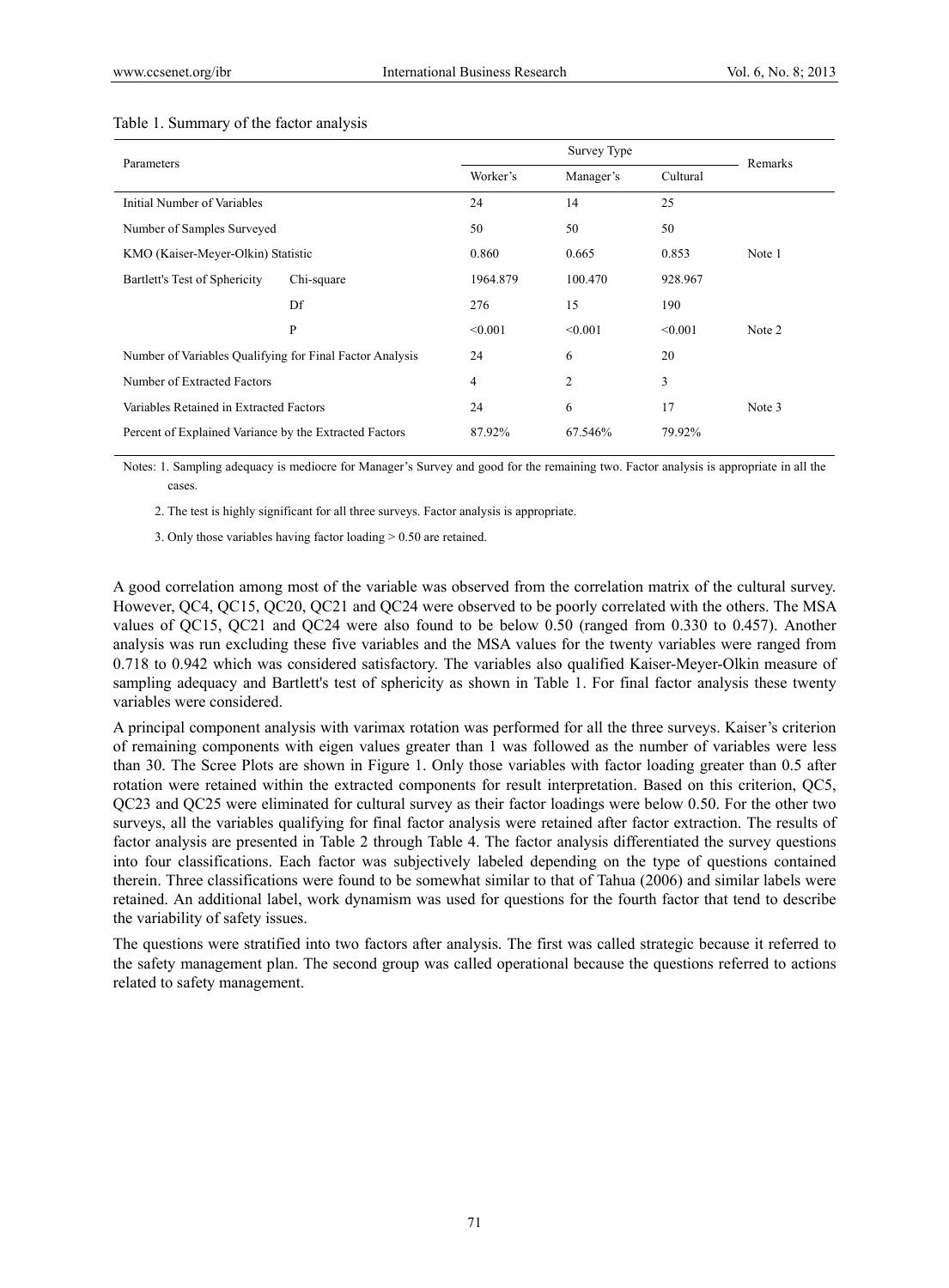

|  |  |  | Table 2. Extracted factors representing worker's safety perceptions |
|--|--|--|---------------------------------------------------------------------|
|  |  |  |                                                                     |

| Factor                          | Variable         | Loading                                     |          |
|---------------------------------|------------------|---------------------------------------------|----------|
|                                 | No.              | Question                                    |          |
| Awareness and Belief<br>(FW1)   | QW8              | Safely is top priority for managers         | $-0.903$ |
| Variance = $32.110\%$ ,         | OW4              | I find working with risk exciting           | $-0.896$ |
| eigenvalue = $7.706$            | QW23             | Safely equipments are in good state         | $-0.789$ |
|                                 | OW3              | I am rarely worried about injury            | 0.782    |
|                                 | QW7              | Management acts decisively for safety       | $-0.736$ |
|                                 | QW13             | Safety trainings are done skill specific    | $-0.729$ |
|                                 | QW21             | Work pressure causes shortcuts to safety    | 0.715    |
|                                 | QW17             | Safety inspections are made regularly       | $-0.708$ |
|                                 | QW <sub>20</sub> | I am not given enough time for safely       | 0.689    |
|                                 | QW5              | I believe safety improve production         | 0.644    |
| Physical Work Environment (FW2) | <b>OW15</b>      | I am clear about my safety                  | 0.780    |
| Variance = $21.567%$ ,          | QW <sub>2</sub>  | My job carries a considerable level of risk | 0.718    |
| eigenvalue = $5.176$            | QW16             | I am aware of my trade relevant safety      | 0.711    |
|                                 |                  | Accident prevention is responsibility of    | 0.699    |
|                                 | OW18             | all                                         |          |
|                                 | OW <sub>6</sub>  | I can locate hazards                        | 0.628    |
|                                 | QW1              | Construction sites are dangerous places     | 0.621    |
|                                 | QW19             | Good relationship is necessary for safety   | 0.576    |
| Supportive Environment (FW3)    | QW9              | Management 'turns blind eye' on safety      | 0.898    |
| Variance = $20.420\%$ ,         | OW24             | Defective equipment is not allowed          | 0.874    |
| eigenvalue = $4.901$            | QW11             | I am not encouraged for safety              | $-0.845$ |
|                                 | QW22             | Usually I don't get safety gear             | 0.729    |
|                                 | QW10             | Managers inform me of safety issues         | $-0.524$ |
| Work Dynamism (FW4)             | QW14             | Potential risks are identified in training  | 0.919    |
| Variance = $13.824\%$ ,         | QW12             | Management encourages safety feedback       | 0.840    |
| eigenvalue = $3.318$            |                  |                                             |          |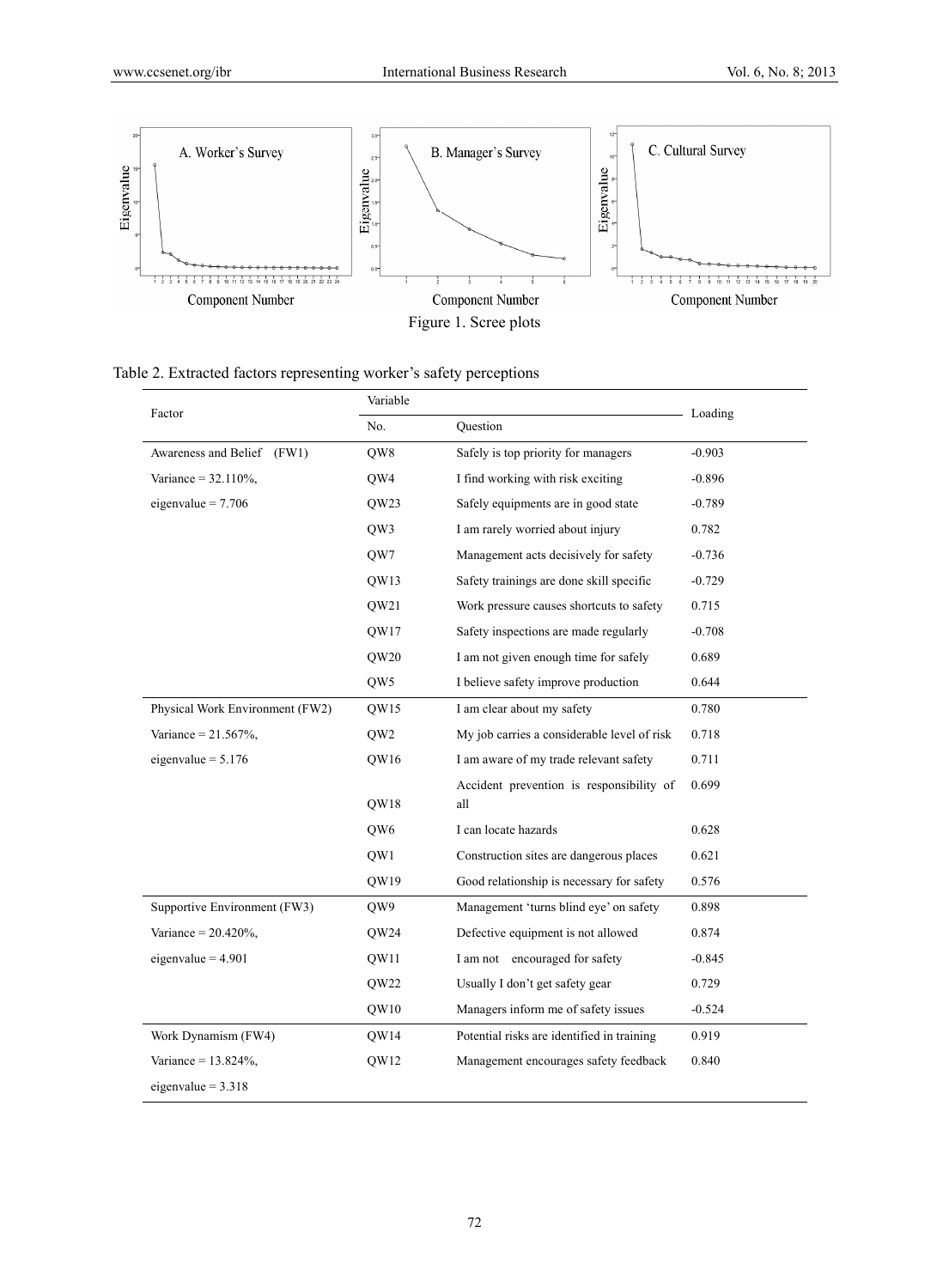|  | Table 3. Extracted factors representing manager's safety practices |  |  |
|--|--------------------------------------------------------------------|--|--|
|  |                                                                    |  |  |

| Factor                  | Variable        |                                                       |         |  |  |
|-------------------------|-----------------|-------------------------------------------------------|---------|--|--|
|                         | No.             | Ouestion                                              | Loading |  |  |
| Strategic (FM1)         | OM <sub>1</sub> | Company has an effective safety plan                  | 0.928   |  |  |
| Variance = $39.129\%$ . | OM <sub>2</sub> | Company has a safety criteria for recruitment         | 0.878   |  |  |
| eigenvalue = $2.348$    | OM3             | Company has a safety criteria for Managers            | 0.764   |  |  |
| Operational (FM2)       | OM <sub>6</sub> | Company has a training program for managers           | 0.854   |  |  |
| Variance $= 28.417\%$ . | OM <sub>9</sub> | Company has an incident and accident reporting system | 0.687   |  |  |
| eigenvalue = $1.705$    | QM <sub>5</sub> | Company has a training program for workers            | 0.597   |  |  |

#### Table 4. Extracted factors representing prevailing safety culture

| Factor                      |                  | Variable                                                                   |          |  |  |  |
|-----------------------------|------------------|----------------------------------------------------------------------------|----------|--|--|--|
|                             | No.              | Question                                                                   | Loading  |  |  |  |
|                             | QC6              | Generally workers follow safety rules without being told to do so          | 0.823    |  |  |  |
|                             | QC12             | Many accidents just happen, there is little one can do to avoid<br>them    | $-0.822$ |  |  |  |
| Power Distance(FC1)         | OC11             | Personally I enjoy the risk aspects associated with my job                 | $-0.793$ |  |  |  |
| Variance = $28.074\%$ ,     | OC19             | Safety training can help me in improving my safety                         | 0.732    |  |  |  |
| eigenvalue = $5.615$        | OC16             | Co-workers often give tips to each other on how to work safely             | 0.656    |  |  |  |
|                             | QC <sub>3</sub>  | 0.647                                                                      |          |  |  |  |
|                             | QC18             | Safety would increase with co-workers' support                             | 0.631    |  |  |  |
|                             | OC14             | I often feel nervous or tense at work                                      | 0.831    |  |  |  |
| Collectivism (FC2)          | OC <sub>22</sub> | I prefer places with less strict rules and working hours                   | $-0.721$ |  |  |  |
| Variance = $21.550\%$ ,     | OC10             | Workers loose respect if their input is not taken                          | 0.705    |  |  |  |
| eigenvalue = $4.310$        | QC17             | A safe place has a personal meaning to me and co-workers                   | 0.695    |  |  |  |
|                             | QC7              | I am allowed to act decisively for safety reasons                          | 0.593    |  |  |  |
|                             | OC <sub>2</sub>  | Managers encourage feedback from workers                                   | 0.827    |  |  |  |
| Uncertainty Avoidance (FC3) | QC13             | I prefer to work with larger company because of better safety<br>practices | 0.775    |  |  |  |
| Variance = $20.837\%$ ,     | QC8              | Safety rules should not be broken for production                           | 0.746    |  |  |  |
| eigenvalue = $4.167$        | QC <sub>9</sub>  | Manager's safety decisions are more effective than workers                 | 0.713    |  |  |  |
|                             | QC1              | Decisions on site safety take place after consulting worker                | 0.584    |  |  |  |

The factor analysis for cultural survey differentiated the survey questions into three classifications. The groupings of questions were not identical but only similar to that of Tahua (2006). The labels based on Hofstede (1991) that were also used by Tahua (2006) were mostly retained. Hofstede (1991) defined power distance as the extent to which the less powerful members of the organizations expect and accept that power and decision making abilities are distributed unequally. The questions related to application of authority were found to be grouped together in FC1 which has been labeled as Power distance. Hofstede (1991) defined collectivism as the affinity to the cohesive groups in which members tend to view issues in the same line. Questions related to group thinking was found to be collated into FC2 and termed as collectivism. Uncertainty avoidance is the extent to which the members of a culture feel threatened by uncertain situations. The classification FC3 has similar questions and is labeled as uncertainty avoidance.

Radar diagrams as shown in Figure 2 are drawn for each of the surveys for showing the overall scores of the extracted dimensions defined on a scale from 0 to 100%. For any extracted dimension it was calculated based on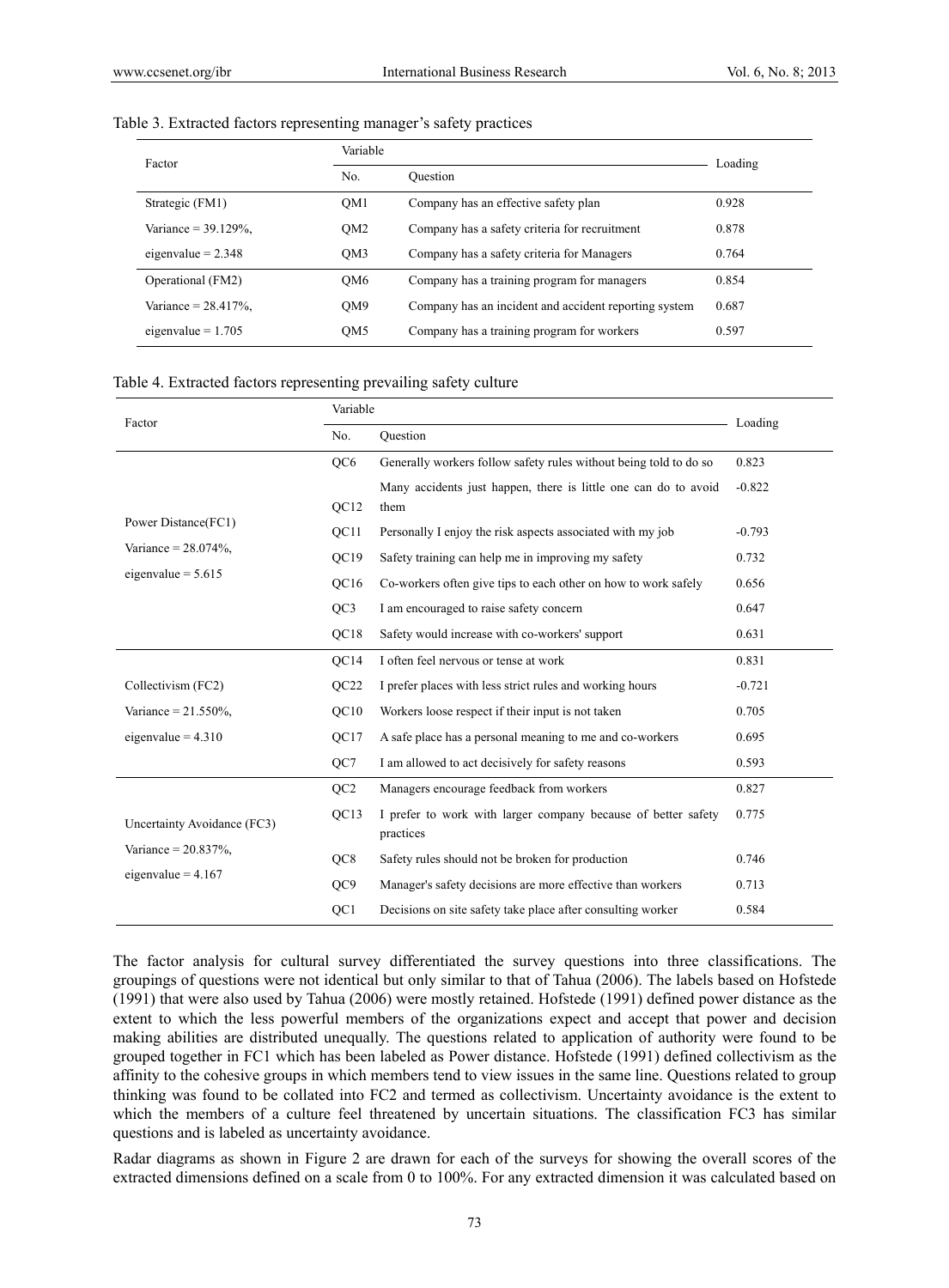the mean scores for each variable related to that factor. For example, the overall score for the first factor for worker's survey (FW1: Awareness and Belief) was calculated by the summation of mean scores for variables QW8, QW4, QW23, QW3, QW7, QW13, QW21, QW17, QW20 and QW5 divided by the total possible maximum score of these ten variables. The overall score for the said dimension (FW1) was thus found to be 57.48%.



The Figure 2 reveals the mindsets of the surveyed sample. Workers survey shows higher FW2 that is physical work environment. The workers feel that they are well aware of the risk. They can identify the hazards effectively. The factor FW4 that is work dynamism is low among workers. It shows an inefficient communication channel with the management. Workers find training does not help and management does not encourage their feedback. However, FW1 that is awareness and belief is high. It shows that the workers are convinced about management's commitments towards their safety. In mangers' survey, a value of 55.47% has been found for strategic management plan. It signifies that little over half of the management team in the survey population are satisfied with the strategic safety plan of their company. Similarly the cultural survey reveals important nature about the site personnel. Higher FC1 indicates that workers respect power and authority of the managers. Higher FC2 indicates that workers tend to follow opinions of their peers and think cohesively as a group. Higher FC3 indicates that workers are uncomfortable with the new situation and would try to avoid uncertainty.

#### *3.2 Interrelationship between the Extracted Dimensions*

The dimension reduction through factor analysis of the three surveys yield four dimensions of worker safety perceptions, two dimensions of manager's safety practices and three cultural dimensions of safety. An effort has been made for finding the interrelation through multiple correlation analysis. Responses from all three surveys were stratified into six experience groups depending on the age of the respondents for stratifying the three different surveys on a common criterion. Each of the responses was assigned an experience score ranging from 0 to 6 using Equation 1.

$$
ES = \frac{A_R - A_{Min}}{A_{Max} - A_{Min}} \times 6
$$
 (1)

Where,

ES = Experience Score of the Respondent for a Particular Survey

 $A_R$  = Age of the Respondent for that Particular Survey

 $A_{\text{Max}}$  =Maximum Respondent Age for that Survey

 $A_{Min}$  =Minimum Respondent Age for that Survey

Once, ES are calculated for all the respondents of a survey, the responses are sorted into six different group viz. 0≤ES≤1), 1<ES≤2, 2<ES≤3, 3<ES≤4, 4<ES≤5 and 5<ES≤6. The mean score of each of the dimensions (e.g., FW1, FW2, FW3 and FW4 for worker perception) for that survey were calculated for each of the six experience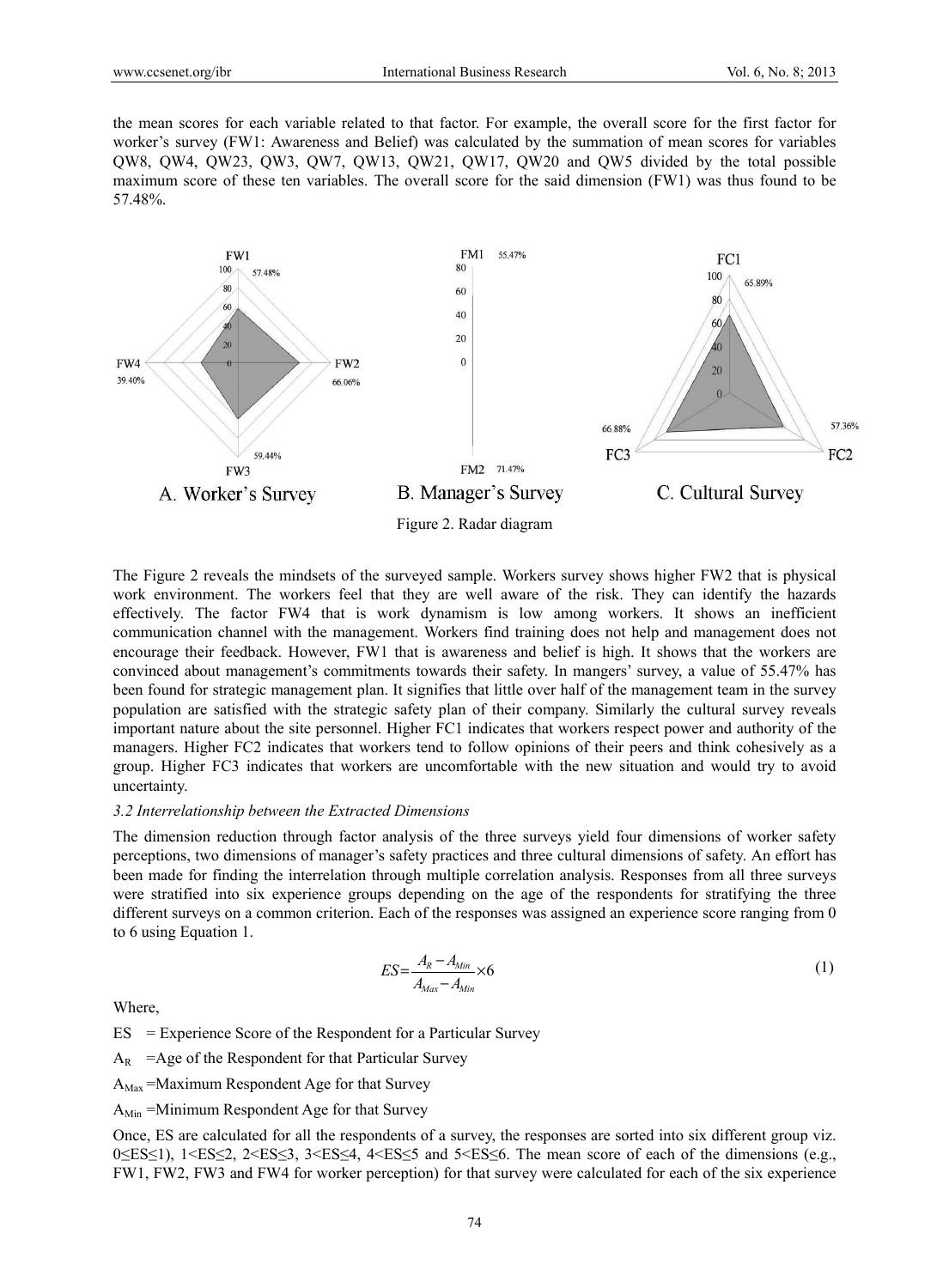groups. In this way, three matrices were developed for three different surveys (6×4 for worker safety perception, 6×2 for manger safety practice and 6×3 for safety culture). These three matrices were then combined and a multiple correlation analysis was run for finding correlation among different factors. The Pearson Correlation Coefficients among the extracted dimensions were shown in Table 5.

|                 | FW1      | FW <sub>2</sub> | FW3      | FW4      | FM1      | FM2      | FC1   | FC <sub>2</sub> | FC3   |
|-----------------|----------|-----------------|----------|----------|----------|----------|-------|-----------------|-------|
| FW1             | 1.000    |                 |          |          |          |          |       |                 |       |
| FW <sub>2</sub> | 0.275    | 1.000           |          |          |          |          |       |                 |       |
| FW3             | $-0.265$ | 0.835           | 1.000    |          |          |          |       |                 |       |
| FW4             | $-0.454$ | $-0.654$        | $-0.271$ | 1.000    |          |          |       |                 |       |
| FM1             | $-0.350$ | $-0.370$        | $-0.079$ | 0.822    | 1.000    |          |       |                 |       |
| FM <sub>2</sub> | $-0.287$ | 0.696           | 0.799    | $-0.517$ | $-0.354$ | 1.000    |       |                 |       |
| FC1             | $-0.152$ | $-0.463$        | $-0.345$ | 0.256    | $-0.013$ | 0.080    | 1.000 |                 |       |
| FC <sub>2</sub> | 0.074    | $-0.219$        | $-0.102$ | 0.613    | 0.561    | $-0.161$ | 0.583 | 1.000           |       |
| FC3             | 0.051    | $-0.221$        | $-0.189$ | 0.131    | $-0.110$ | 0.175    | 0.949 | 0.666           | 1.000 |
|                 |          |                 |          |          |          |          |       |                 |       |

Table 5. Correlation among the extracted dimensions of three surveys

Awareness and belief (FW1) of the workers was found to be negatively correlated with work dynamism (FW4). A strong positive correlation was observed between physical work environment (FW2) and supportive environment (FW3). However a significant negative correlation was observed between FW2 and FW4. The rest of the correlations among the dimensions of worker safety perceptions were found to be statistically insignificant. The two dimensions of manager's safety practices i.e., strategic (FM1) and operational (FM2) were found to be slightly negatively correlated. The cultural dimensions were observed to be positively correlated with one another. The power distance (FC1) and uncertainty avoidance (FC3) showed a strong correlation.

The correlations among the dimensions of three different surveys revealed interesting trends. No significant correlation was observed between awareness and belief (FW1) and cultural dimensions (FC1, FC2, FC3). It was only slightly negatively correlated with the strategic (FM1) dimension of manager's safety practices. Physical work environment (FW2) was negatively correlated with (FM1) and power distance (FC1) but showed a strong positive correlation with operational (FM2) dimension. The supportive environment (FW3) was observed to be positively correlated strongly with FM2 and negatively correlated weakly with power distance (FC1). The work dynamism (FW4) however strongly correlated with manager's safety strategies (FM1) and significantly with collectivism (FC2) in a positive manner but was negatively correlated with the power distance (FC1). Between two dimensions of manager's safety practices, only the strategic factor (FM1) showed a significant positive correlation with the collectivism (FC2) of the cultural dimensions.

#### *3.3 Prediction of Worker's Safety Perceptions through Manger's Safety Practices and Cultural Dimensions*

Regression analyses are carried out to evaluate if the four dimensions of worker safety perceptions (dependent variables: DV) can be predicted through the two dimensions of manager's safety practices and the three cultural dimensions of safety (independent variables: IV).

The same matrices used for correlation analysis were used for the multiple regressions. Each of the four DV (FW1, FW2, FW3 and FW4) was regressed separately with the five IVs (FM1, FM2, FC1, FC2 and FC3) using linear regression technique of ordinary least square (OLS) as all the variables were continuous. The results were summarized in Table 6. The workers' safety perceptions were observed to be predictable through a linear relationship with the manger's safety practices and cultural dimensions of safety.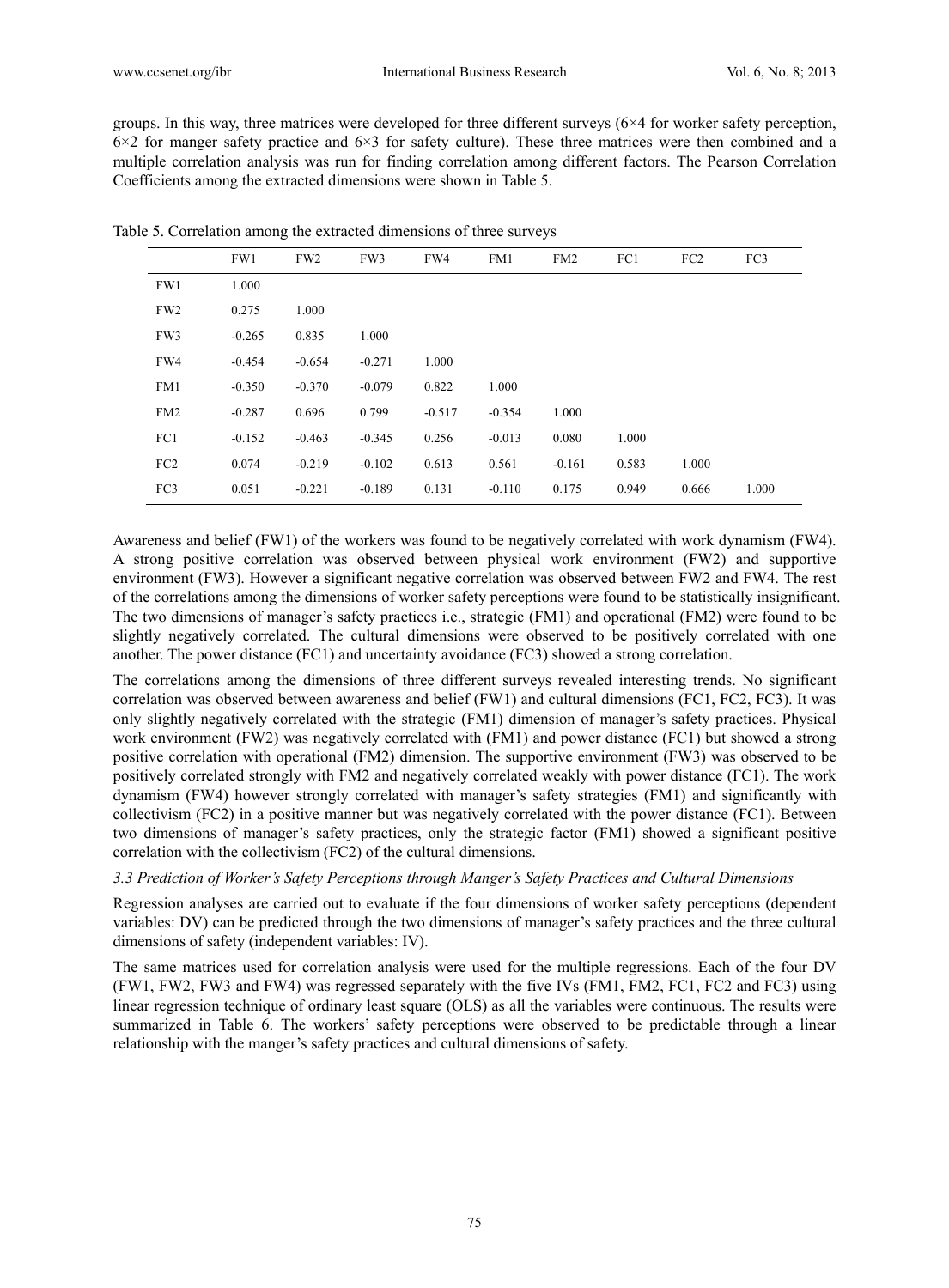|             |                |               |               |           |               | Dependent Variables |             |           |           |  |
|-------------|----------------|---------------|---------------|-----------|---------------|---------------------|-------------|-----------|-----------|--|
|             | Descriptions   | Awareness and |               |           | Physical Work |                     | Supportive  |           | Work      |  |
| Independent |                |               | <b>Belief</b> |           | Environment   |                     | Environment |           | Dynamism  |  |
| variables   | Constant       |               | 21.768        | 39.034    |               |                     | $-16.098$   |           | $-72.091$ |  |
|             | Coefficient    | Unstand.      | Standard      | Unstand.  | Standard      | Unstand.            | Standard    | Unstand.  | Standard  |  |
|             |                | (B)           | (Beta)        | (B)       | (Beta)        | (B)                 | (Beta)      | (B)       | (Beta)    |  |
| Manager     | Strategic      | 2.306         | 8.434         | 3.331     | 1.419         | $-2.788$            | 1.419       | $-9.625$  | $-6.885$  |  |
|             | Operational    | $-0.819$      | $-2.586$      | 0.677     | 0.249         | 1.335               | 0.249       | 2.302     | 1.422     |  |
|             | Power Distance | $-8.498$      | $-18.218$     | $-18.667$ | $-4.660$      | 7.992               | $-4.660$    | 33.972    | 14.243    |  |
|             | Collectivism   | $-3.528$      | $-12.432$     | $-4.951$  | $-2.032$      | 4.347               | $-2.032$    | 15.598    | 10.751    |  |
| Cultural    | Uncertainty    | 4.672         | 27.001        | 8.422     | 5.668         | $-4.969$            | 5.668       | $-19.068$ | $-21.553$ |  |
|             | Avoidance      |               |               |           |               |                     |             |           |           |  |

#### Table 6. Multiple regressions results

#### **4. Discussion and Conclusions**

Teo, Ling and Chong (2005) identified four factors affecting the safety climate in construction sites. Out of these, the personnel factor that is the attitude and commitments towards the safety climate were investigated in this study. Structured questionnaire surveys consisting of three sets of queries for worker's safety perceptions, manager's safety practices and prevailing safety culture were conducted among one hundred construction site workers and fifty site supervisors and managers. The questions were based on the similar studies conducted in other developing countries.

A screening of the observations was performed before factor analysis as shown in Table 1. Factor analyses were conducted for extracting smaller number of underlying dimensions for the three surveys shown in Tables 2, 3 and 4. The scree plots in Figure 1 would show that a few of the factors would account for most of the results which are common in factor analyses. The factors were given names in line with similar studies (Okolie & Okoye 2012; Tahua 2006). Hofstede's (1991) cultural dimensions have been used for naming cultural factors. Pearson Correlation Coefficients have been presented in Table 5 for investigating the interrelation among extracted dimensions. Regression analyses were conducted in Table 6 to find if worker safety perceptions can be predicted through manager's safety practices and cultural dimensions. The results have been presented in the following.

- (1) It has been noted that awareness and belief of the workers have no significant correlations with the cultural dimensions in the surveyed site. It shows that the workers' safety awareness is not influenced by any ideas embedded in culture which is expected in a contemporary society. It also means that workers would abide by reasonable logic for taking safety measures but would not be tied to any preconceived notion.
- (2) Worker awareness is weakly related to manager's strategic plan. It indicates that the workers pay some but not serious attention to the safety planning of the management. It is so expected because the workers would not have full information or training about the managers safety planning.
- (3) Physical work environment is negatively correlated to power distance. As the power distance that is the respect to authority increases the workers' sensitivity to safety hazards decreases. The workers tend to think less about safety aspects and expect that the managers would advise about these. Similarly, work dynamism is negatively correlated with power distance. It shows that as the respect to authority increases the workers' sensitivity in reacting to managers' safety feedback decreases. The workers seem to expect that the managers would advise them continuously for the safety actions.
- (4) Work dynamism is positively correlated with collectivism. Work dynamism that is the safety training and feedback acceptance would increase with the cultural collectivism that is the tendency of group thinking. The training and feedback acceptance is also positively related to strategic safety plan. This is so expected because an increase in safety planning should also increase the receptivity of safety feedback.
- (5) Physical work environment that is workers' sensitivity to safety awareness is positively correlated with operational practices of managers. This is an important finding. It indicates that the safety practices adopted at site by managers would have a trickledown effect in increasing the workers' safety perceptions.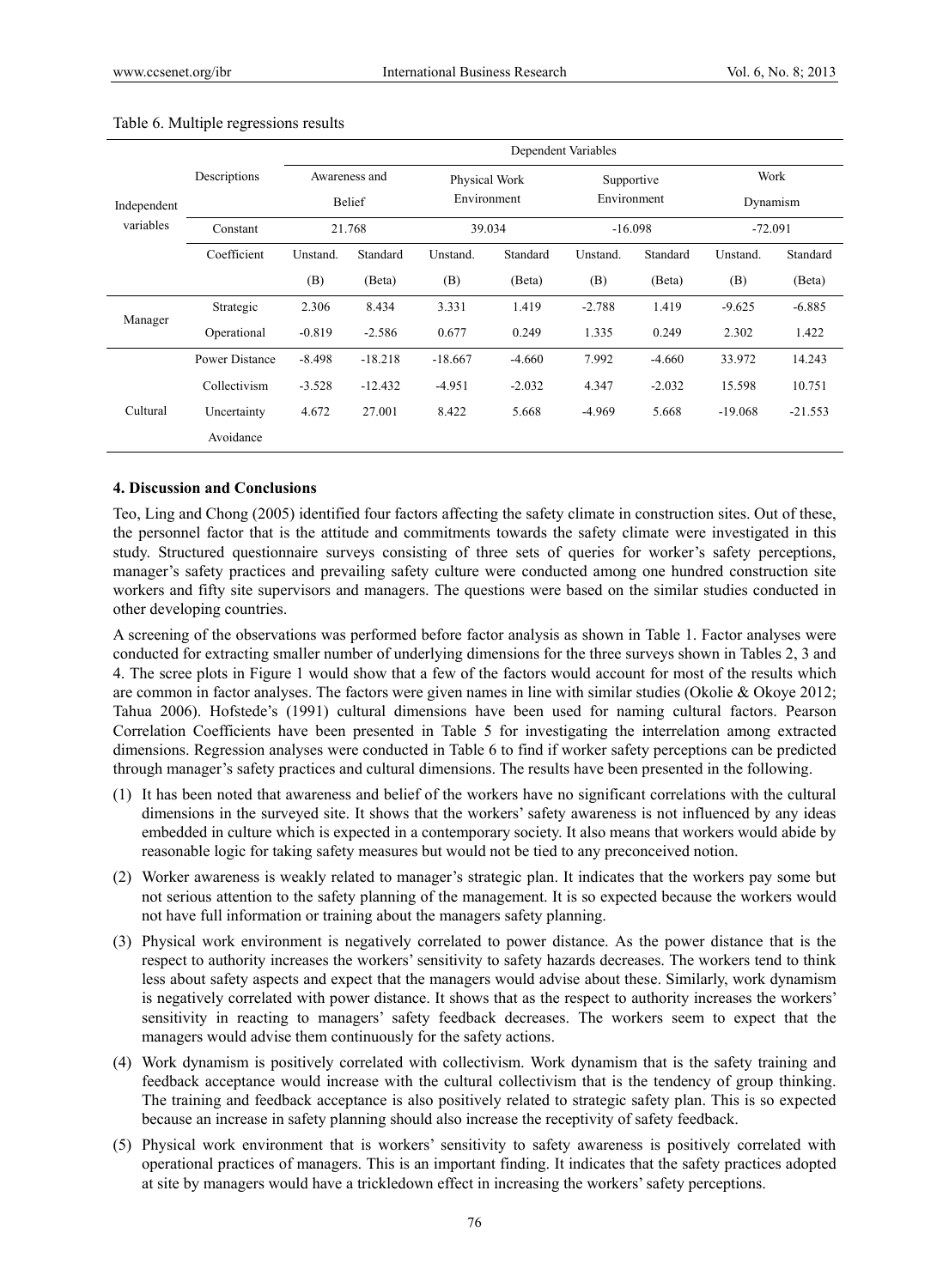(6) Strategic management is positively correlated with collectivism. It indicates that as the safety planning increases the collectivism that is group thinking about safety also increases. It signifies that the training involved with the safety planning has a positive impact on group thinking about safety perceptions.

The findings provided a road map for instituting an effective safety scheme in sites. Firstly, the workers have no preconceived cultural baggage about safety effectiveness. There would be no inbuilt cultural resistance from workers in imposing safety rules. Secondly, the training imparted on the managers would percolate through the workers' safety perceptions. Since trainings to managers are logistically easier and comparatively economical focus of safety training on managers would result the desired effect of higher safety perceptions to the workers.

#### **References**

- Belel, Z. A., & Mahmud, H. (2012). Safety Culture of Nigerian Construction Workers—A Case Study of Yola. *International Journal of Scientific and Industrial Research*, *3*(9), 1-5.
- Clarke, S. (1999). Perceptions of organizational safety: implications for the development of safety culture. *J. Org. Behav.*, *20*(2), 185-98.

http://dx.doi.org/10.1002/(SICI)1099-1379(199903)20:2<185::AID-JOB892>3.0.CO;2-C

- Dedobbeler, N., & Beland, F. (1991). Risk acceptance and safety performance on construction sites. *J. Occup. Med.*, *29*, 863-868.
- Debrah, Y. A., & Ofori, G. (2001). Subcontracting, foreign workers and job safety in the Singapore construction industry. *Asia Pac. Bus. Rev.*, *1*(8), 145-66. http://dx.doi.org/10.1080/713999129
- Glendona, A. I., & Litherlande, D. K. (2001). Safety climate factors, group differences and safety behaviour in road construction. *Safety Science*, *39*(3), 157-188. http://dx.doi.org/10.1016/S0925-7535(01)00006-6
- Hofstede, G. (1991). *Cultures and Organizations: Software of the Mind*. London: McGraw Hill.
- International Labour Organization (ILO). (2005). Global estimates of fatal work related diseases and occupational accidents, World Bank Regions. Geneva. Programme on Safety and Health at Work and Environment (SafeWork).
- International Labour Organization (ILO). (1995). Occupational Health and Safety. Directorate General of Health Services. Govt of the People's Republic of Bangladesh Dhaka. Retrieved March 25, 2012, from http://www.ilo.org/safework/countries/asia/bangladesh/WCMS\_187745/lang--en/index.htm
- Jayawardane, A. K. W., & Gunawardena, N. D. (1998). Construction workers in developing countries: A case study of Srilanka. *Construction Management and Economics*, *16*, 521-530. http://dx.doi.org/10.1080/014461998372060
- Koehn, E., Kothari, R. K., & Pan, C. S. (1995). Safety management in developing countries: Professional and bureaucratic problems. *Journal of Construction Engineering and Management*, *121*(3), 261-265. http://dx.doi.org/10.1061/(ASCE)0733-9364(1995)121:3(261)
- Koehn, E., & Reddy, S. (1999). Safety and Construction in India. In Singh, A., Hinze, J., & Coble, R. (Eds.), *Implementation of Safety & Health on Construction Sites.* Rotterdam Balkema.
- Lopes, J. (1998). The construction industry and macroeconomy in Sub-Saharan Africa post 1970. *Construction Management and Economics*, *16*, 637-649. http://dx.doi.org/10.1080/014461998371935
- McAfee, R. B., & Winn, A. R. (1989). The use of incentives and feed-back to enhance work place safety: a critique of the literature. *J Safety Res*, *20*, 7-19. http://dx.doi.org/10.1016/0022-4375(89)90003-0
- Mohamed, S. (2002). Empirical investigation of construction safety management activities and performance in Australia. *Safety Science*, *33*(3), 129-142. http://dx.doi.org/10.1016/S0925-7535(99)00028-4
- Moheeb, E. I., Khalid, A. M., & Adnan, A. E. (2012). Safety Climate in Construction Industry: The case of Gaza strip. *The 4th International Engineering Conference Towards engineering of 21st century*. Retrieved March 25, 2013, from http://research.iugaza.edu.ps/files/2146.PDF
- Murie, F. (2007). Building safety—An international perspective. *International Journal of Occupational Environment and Health*, *13*, 5-11.
- Niskanen, T. (1994). Safety Climate in the Road Administration. *Safety Science*, *17*, 237-255. http://dx.doi.org/10.1016/0925-7535(94)90026-4
- Ngowi, A. B. (1997). Impact of Culture on Construction Procurement. *Journal of Construction Procurement*, *3*(1), 3-15.